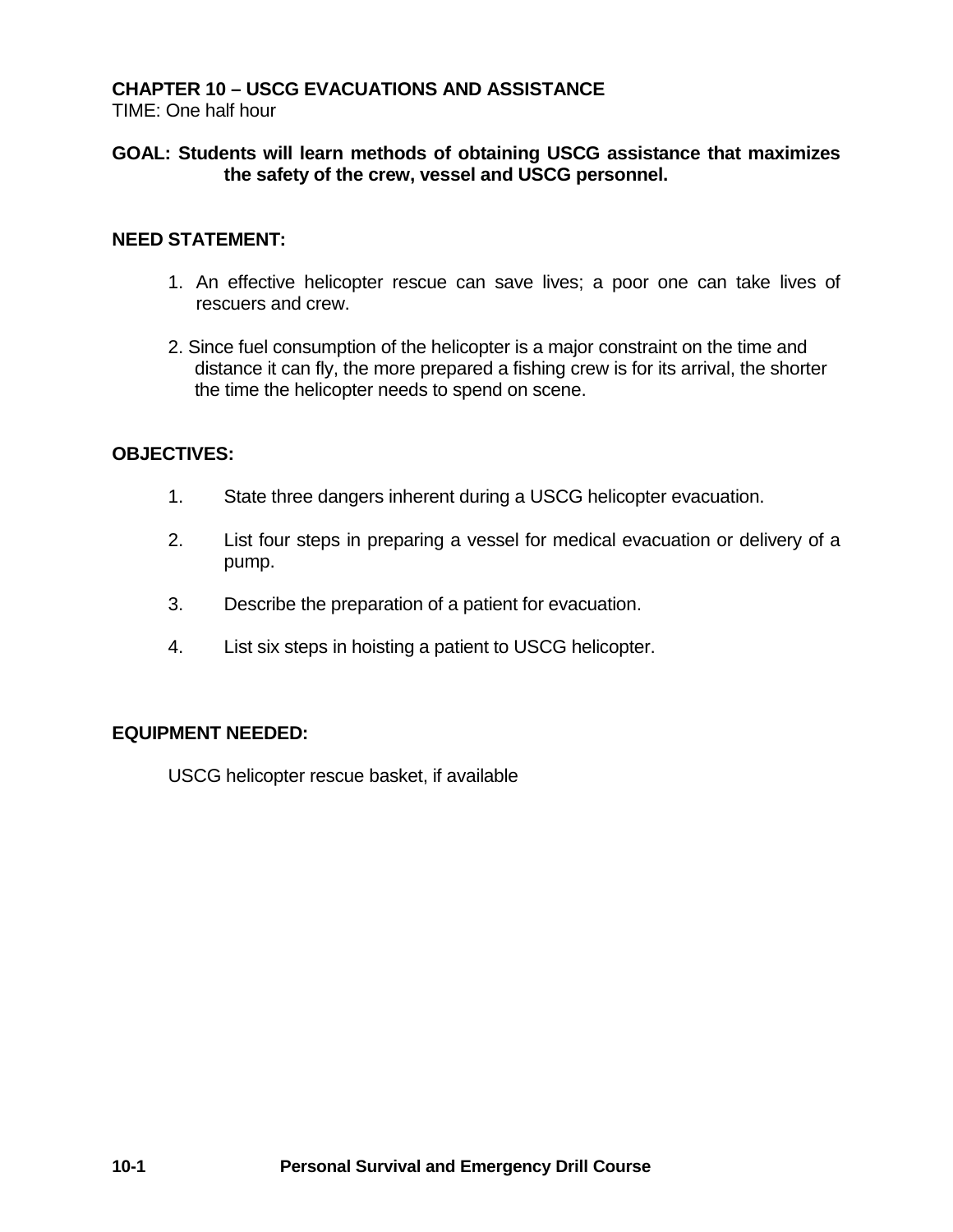# **TEACHING TIPS:**

- \*There are excellent videotapes on this subject that can help bring the topic to life. Review and use them!
- \*If possible, invite someone from a USCG air station to talk on this topic.
- \*Ask if anyone in the class has been involved with assistance from a USCG helicopter Draw on the experience of your class.
- \*If a basket is available, have students practice entering the basket in class.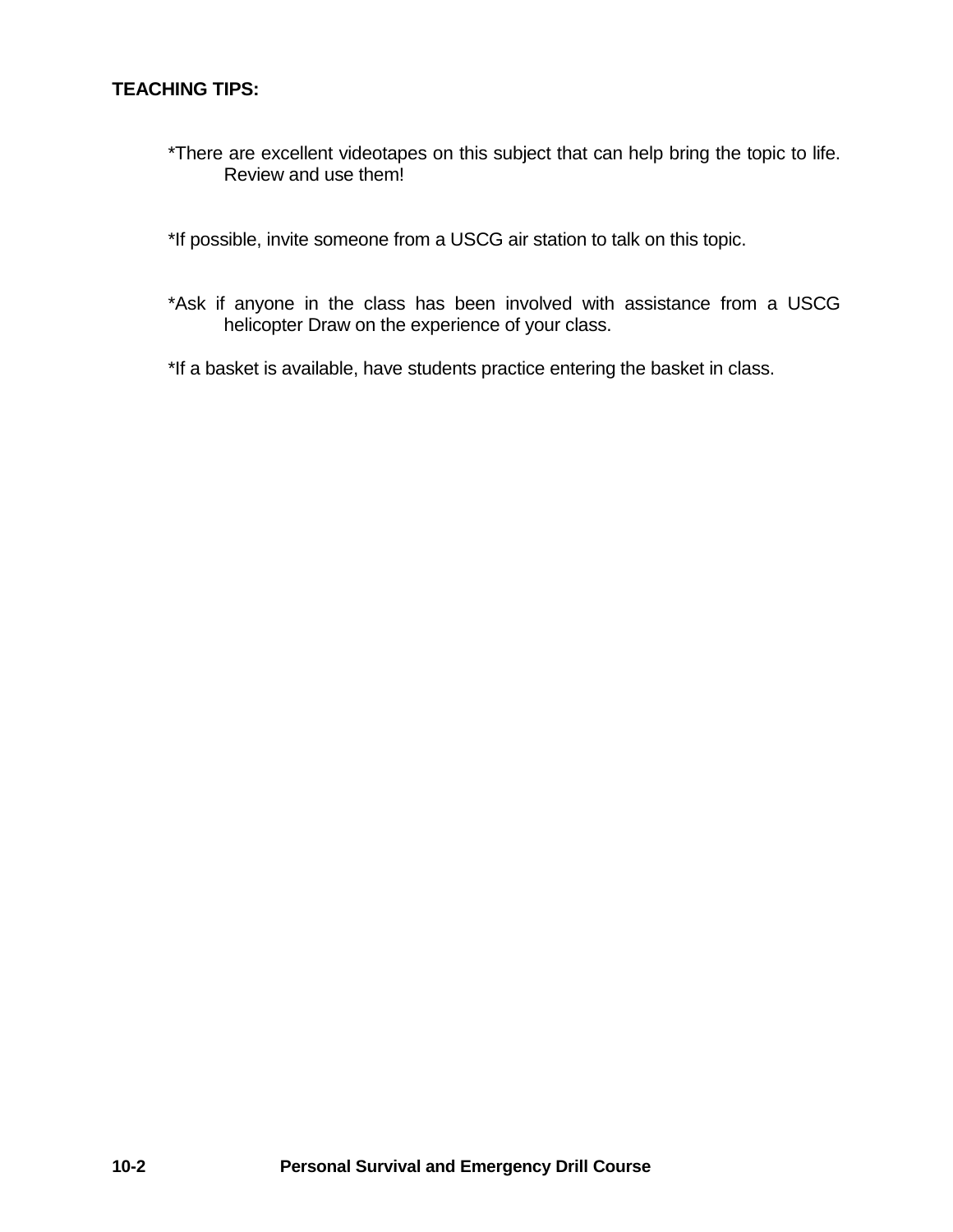## **INSTRUCTIONAL OUTLINE**

## **I. INITIAL CONTACT WITH USCG**

- A. Radios
	- 1. Channel 16, VHF
	- 2. 4125 MHz, SSB
	- 3. If your radio fails, once on scene the helicopter may:
		- a. Use a chalk board.
		- b. Drop a message block.
		- c. Lower a radio via hoist.
- B. Communications
	- 1. Communicate your problem clearly, before the crisis stage. Set up a communication schedule.
	- 2. Decision to evacuate based upon:
		- a. Risk to patient/evacuee.
		- b. Severity of weather.
		- c. Life or limb threatening situation.
		- d. Time of vessel from port.
		- e. Risk to rescuers.
	- 3. Information to rescuers includes:
		- a. Vessel name
		- b. Description
		- c. Length/description
		- d. Call sign
		- e. Location

\* Latitude/longitude preferred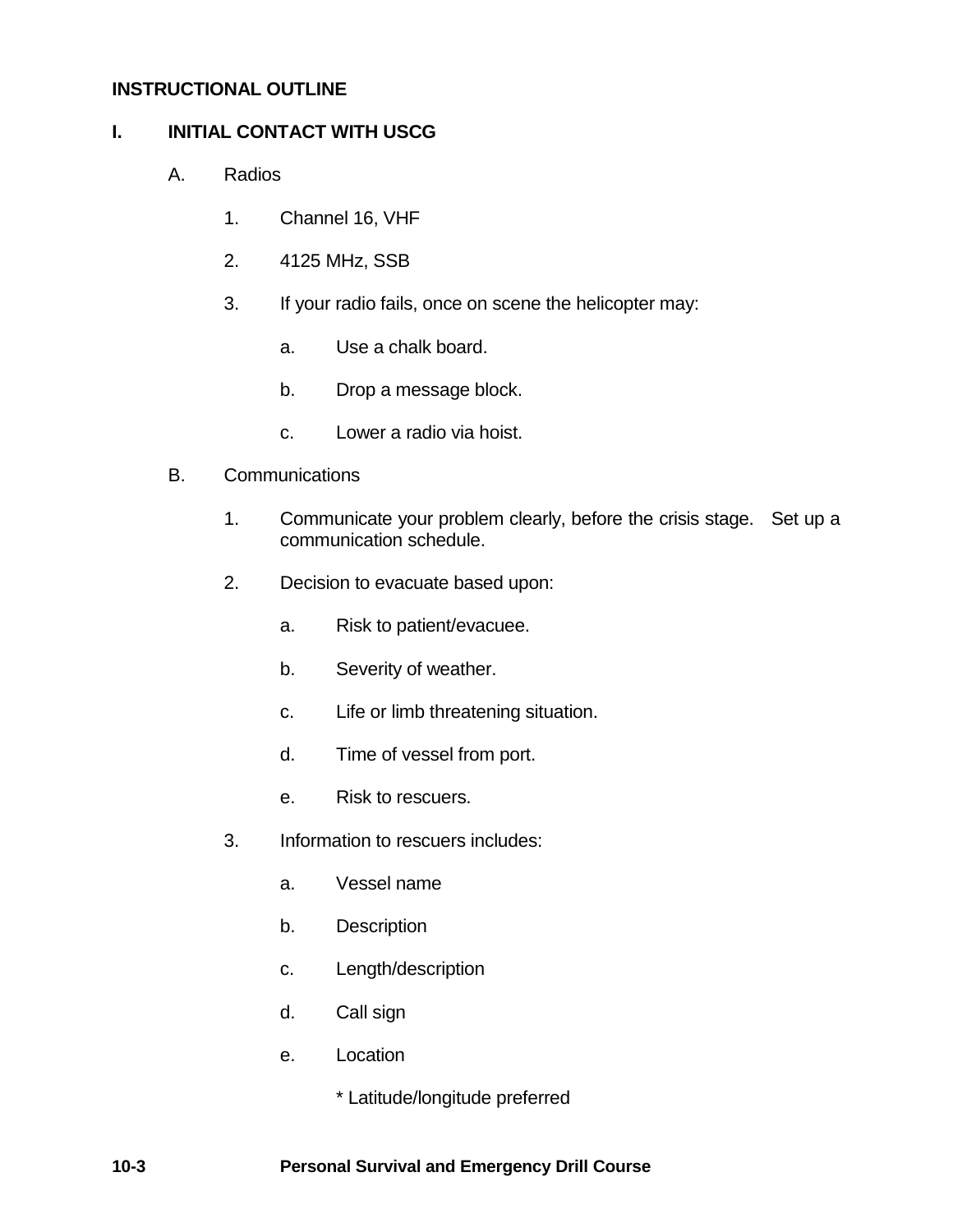\* Also provide geographic reference..

- f. Weather
	- \* Visibility
	- \* Sea state
	- \* Wind
	- \* Cloud height
	- \* Precipitation
- g. Number persons on board.
- h. Nature of problem.
	- \* Vessel problem:
		- Type of survival equipment, immersion suits, survival craft, EPIRB, and flares.
		- Type of assistance needed.
	- \* Medical problem:
		- Patient's name, age, sex.
		- Nature of illness/injury.
		- Vital signs.
		- History of illness/injury
		- Assistance given.
		- Level of medical care on board.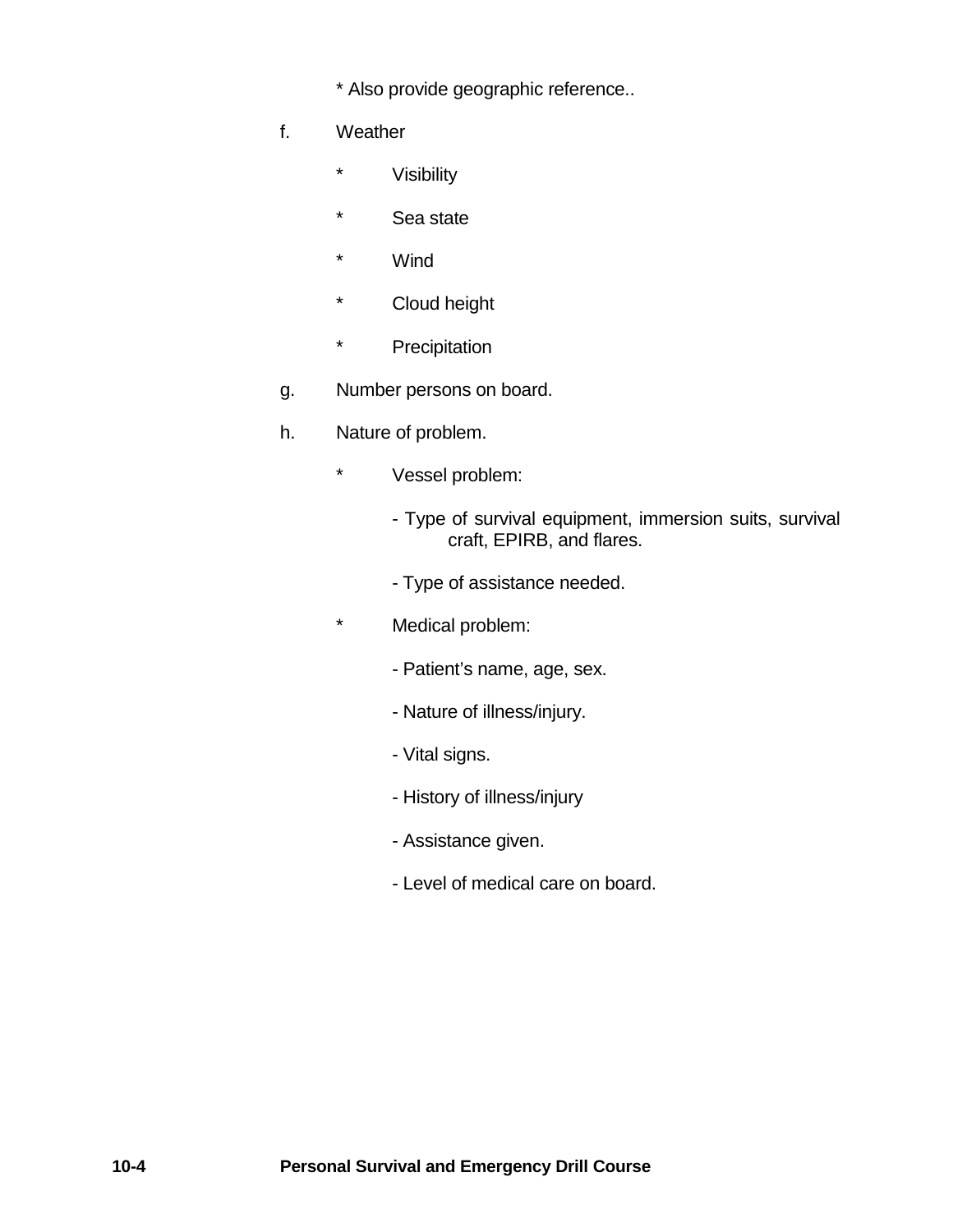# **II. PREPARATION FOR EVACUATION**

- A. Clear Area
	- 1. Evacuation usually from the work deck.
	- 2. Secure loose items and debris there will be a 80 100 knot rotor wash from aircraft.
	- 3. Lower poles and rigging if possible.
	- 4. KEEP COMMUNICATION OPEN do not lower antennae.
	- 5. Illuminate hoisting area, NO lights at helicopter.
	- 6. Brief crew on procedure.
	- 7. NO flash cameras.
- B. Position Vessel
	- 1. Maintain forward progress.
	- 2. Keep bow 35 45 degrees to right off wind-line to maximize visibility for helicopter pilot.
- C. Prepare Patient/Evacuees
	- 1. Provide eye/ear protection.
	- 2. Provide warm clothing/secure blankets/PFD.
	- 3. Secure medical records inside clothes or blankets of patient.
	- 4. Position patient on/near deck just before helicopter arrival.
- D. Prepare for Hoist.

#### **III. HELICOPTER ARRIVAL AND HOIST:**

- A. From Vessel:
	- 1. Arrange for hand/visual signals by radio
	- 2. Allow trail line to touch deck first to avoid static charge.
	- 3. Guide litter (for patient)/basket (for evacuation) to vessel with trail line.
	- 4. Allow litter/basket to touch deck first to avoid static charge.

#### **10-5 Personal Survival and Emergency Drill Course**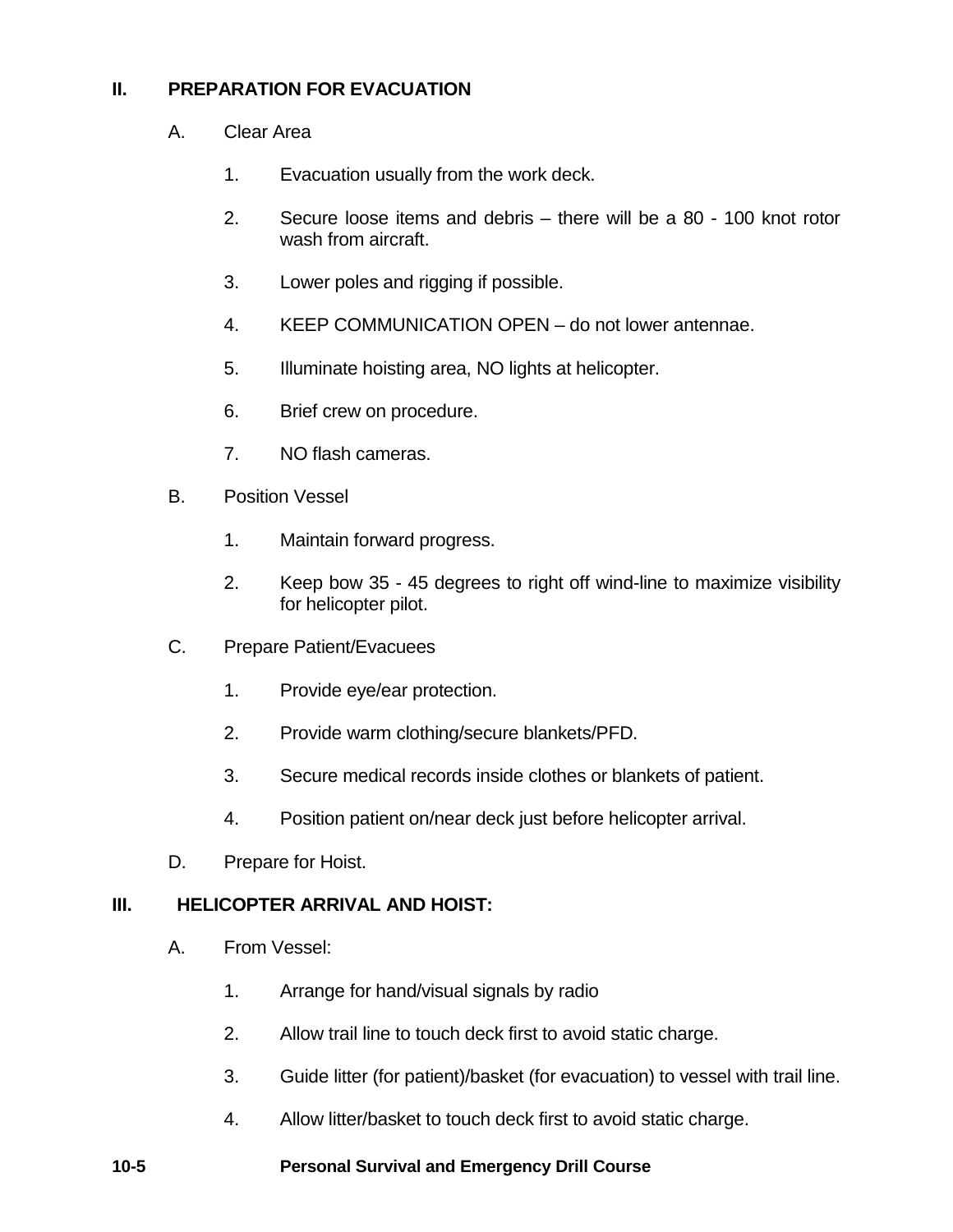- 5. DO NOT secure trail line or hoist hook to vessel or take into cabin while still connected to aircraft.
- 6. Strap patient/evacuee into basket one per basket.
- 7. Have patient/evacuee keep hands, arms inside basket.
- 8. Assure hoist line is clear of rigging (and feet!)
- 9. Never stand outboard of basket/litter.
- 10. Give helicopter a hand signal when ready to hoist.
- 11. Use trail line to guide and stabilize during hoist.
- B. From Life Raft Or Water
	- 1. If directed, swim away from the raft, one at a time, to be picked up. Raft may be blown by rotor wash.
	- 2. Use basket or hoisting strap delivered by helicopter; USCG will not use hoisting straps on immersion suits to lift.
	- 3. Follow directions given by rescue swimmer.

## **IV. OTHER CONSIDERATIONS**

- A. Find out the number of crew in the helicopter you may end up saving helicopter crew if engine failure.
- B. Keep USCG apprised of situation:
	- 1. Changes in weather.
	- 2. Changes in patient's condition and vitals; if the patient has died you may save the crew a dangerous flight.

# **V. DELIVERY AND USE OF USCG DEWATERING PUMPS**

A. Follow the same procedures listed above for communications and preparing for evacuation.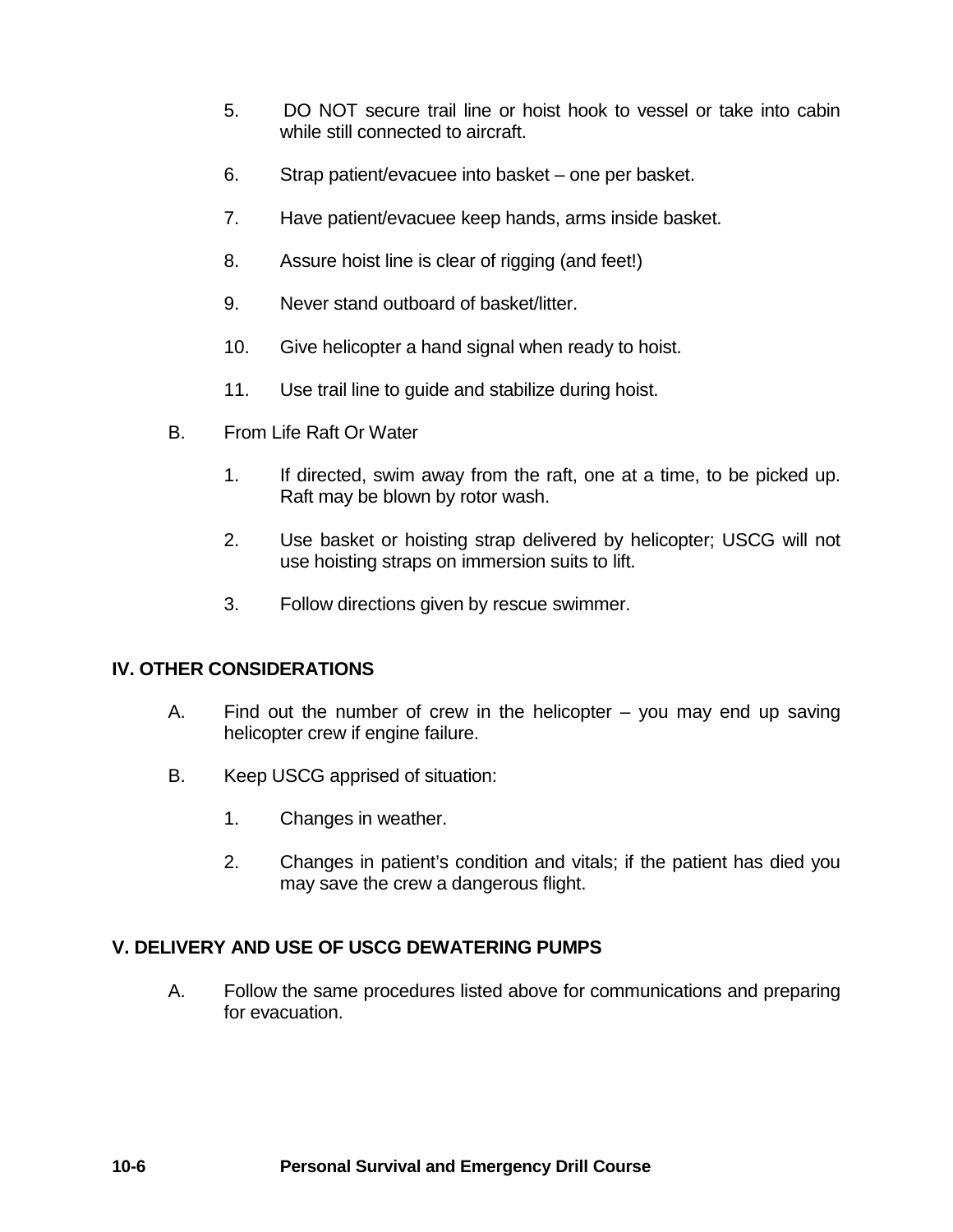- B. Two methods of delivery:
	- 1. Direct pump delivered directly to the deck of your vessel.
		- a. Decision made by the helicopter pilot after evaluating conditions on scene.
		- b. Follow the same procedure for receiving a basket or litter.
		- c. Unhook the cable and keep it free for the helicopter to haul back in.
		- d. DO NOT secure the cable to vessel.
	- 2. Indirect used when vessel dead in the water.
		- a. Trail line delivered to vessel.
		- b. Jet or helo moves off from vessel and drops pump container into water (it floats).
		- c. Crew pulls in the pump using the trail line and lifts it on board.
- C. Operation
	- 1. Two pumps in most common use.
		- a. Pumps from USCG helicopters smaller in pumping capacity due to size and weight restrictions.
		- b. Pumps from USCG vessels are larger capacity.
	- 2. Follow the checklist of instructions on placard with pump.
	- 3. If a demonstration from a USCG airstation is not possible:
		- a. Use videotape on the subject to demonstrate.
		- b. Distribute instruction placards to class (see appendix) to use during discussion or video demonstration. Items to note during viewing: o-ring suction; rubber sleeve discharge; don't over choke; prime pump; caution using inside (carbon monoxide fumes)

# **VI. SUMMARY**

A. Helicopter evacuations and assistance can be dangerous to vessel and helicopter crews.